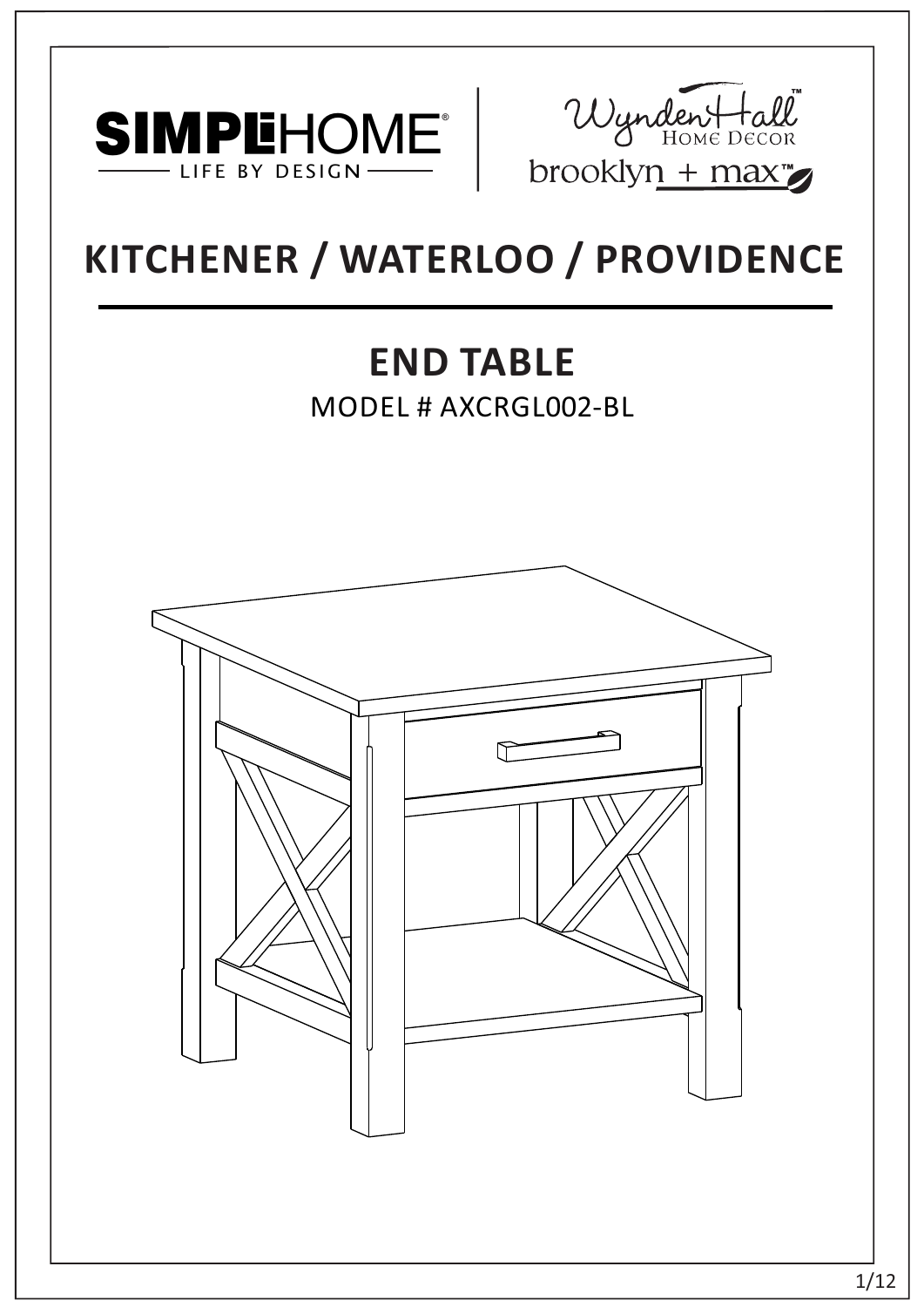





# **Questions, problems, assembly help, missing parts?**

No need to return the product, we will gladly help and ship your replacement parts free of charge Please call Customer Service at 1-866-518-0120 ext. 262 Monday to Friday between 9 am – 4 pm EST

or go to

**www.simpli-home.com/parts request** 

In order to assist you in a timely manner, please have the following information ready:

Model # \_\_\_\_\_\_\_\_\_\_\_\_\_\_\_\_\_\_\_\_\_\_\_ Part Number or Letter\_\_\_\_\_\_\_\_\_\_\_\_\_\_\_\_\_\_\_\_\_\_\_

Purchased at \_\_\_\_\_\_\_\_\_\_\_\_\_\_\_\_\_\_\_\_\_\_\_\_\_\_\_\_Date of Purchase \_\_\_\_\_\_\_\_\_\_\_\_\_\_\_\_\_\_\_\_\_\_

**If you wish to return the product, please contact the retailer where the product was purchased.**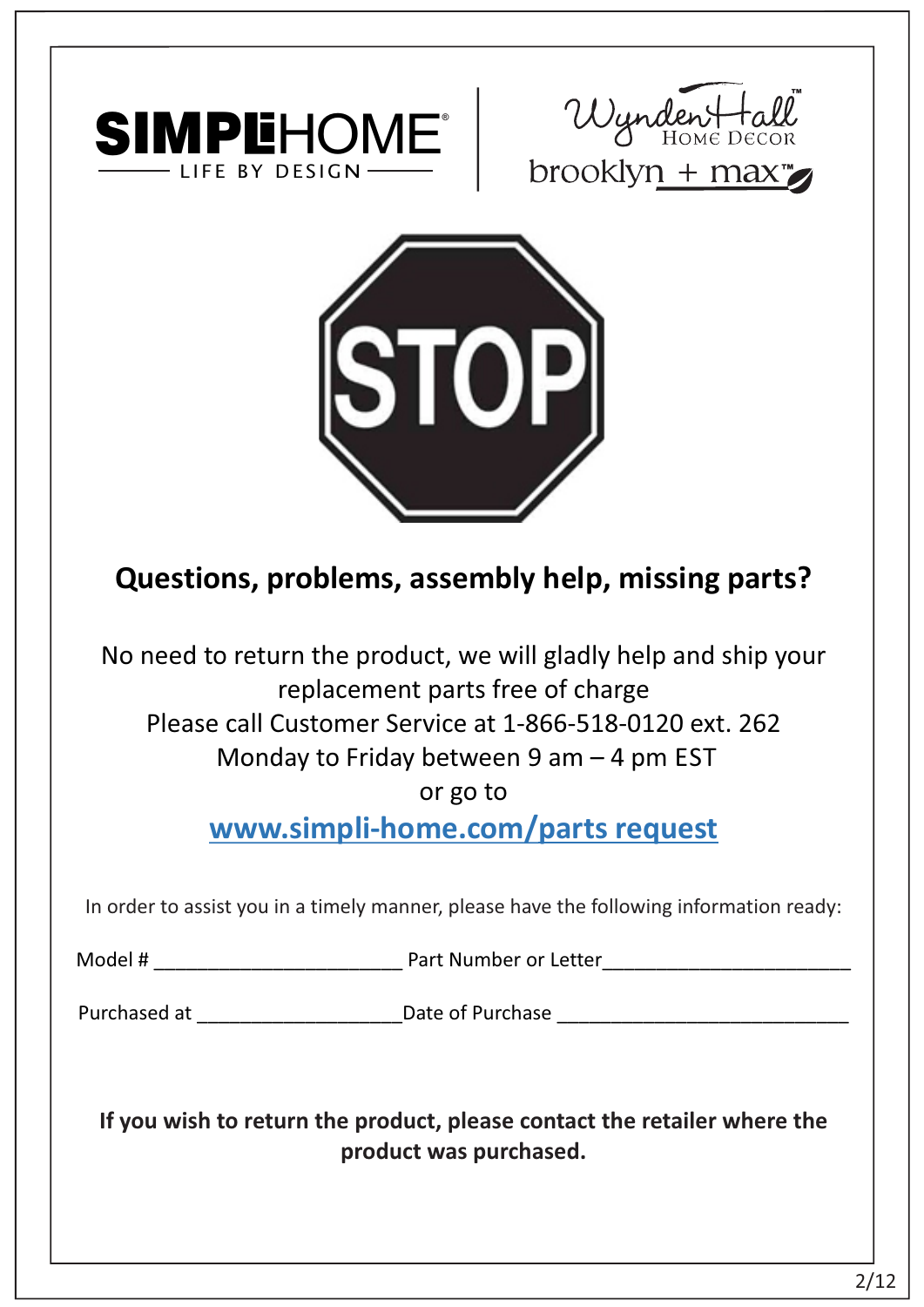**IMPORTANT :** Please read this manual carefully before beginning assembly of this product. Keep this manual for future reference.

## **SAFETY INFORMATION**

Identify all the parts and hardware. Do not discard of the packaging until you have checked that you have all of the parts and hardware required. Hardware package may have spare parts.

**WARNING:** This item contains small parts which can be swallowed by children and pets. Keep children and pets away during assembly. To avoid danger of suffocation, always keep plastic bags away from children and pets. We recommend that you assemble this unit on a carpeted floor to avoid scratches. If using power tools, set the tool to low torque to avoid damage.

#### **May require 2 people for ease of assembly.**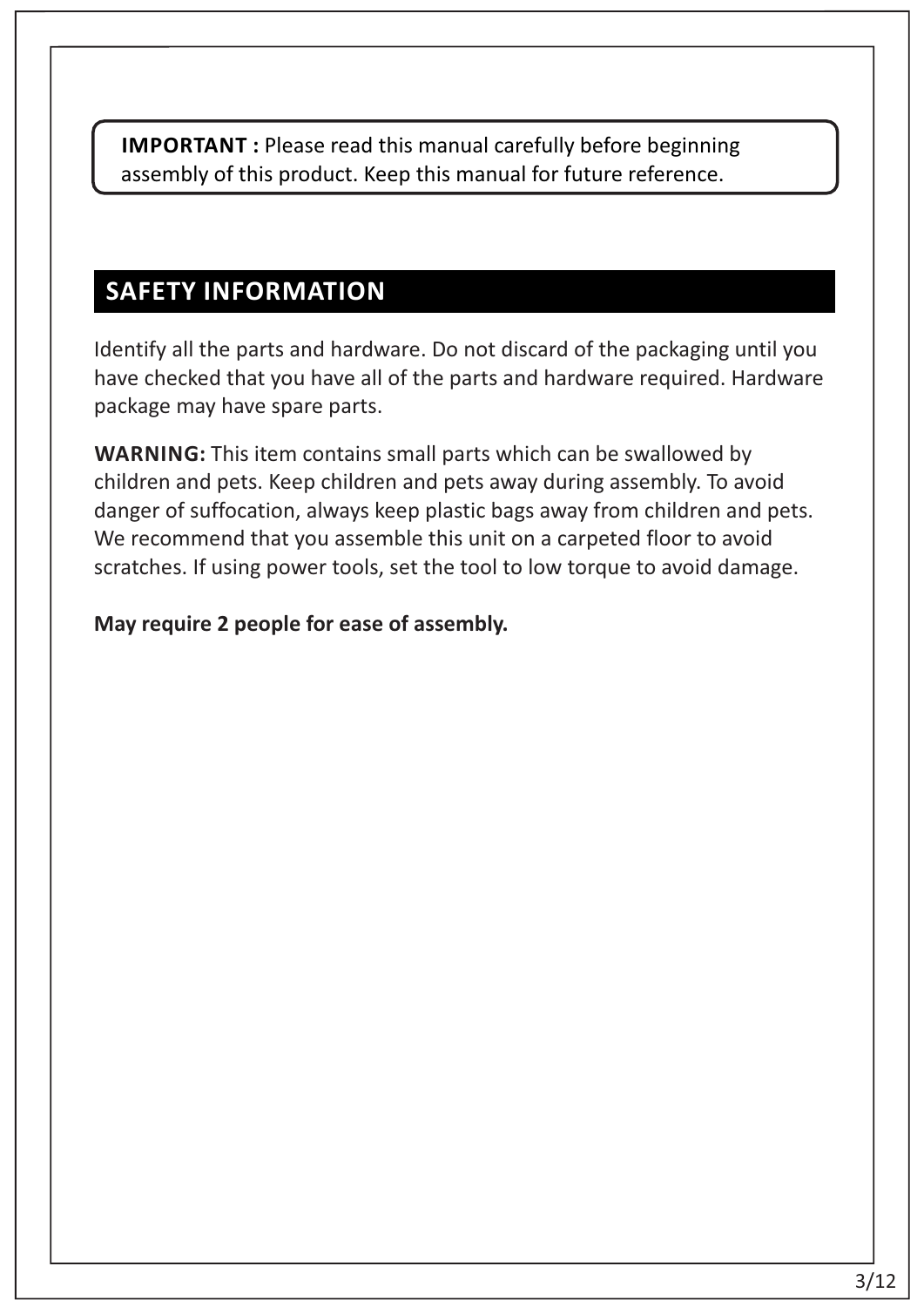**IMPORTANT :** Please read this manual carefully before beginning assembly of this product. Keep this manual for future reference.

#### **CARE and MAINTENANCE**

Perhaps the greatest environmental damage to wood furniture comes from wide swings in relative humidity (RH) in our homes. Wood absorbs and desorbs water as relative humidity rises and falls, and in doing so it swells and shrinks. Making matters worse, it expands and contracts unequally along different grain directions. As humidity changes, the components of wooden objects are continually pushing and pulling against each other. This pressure often results in parts of furniture no longer fitting together closely or becoming distorted or breaking from their own internal stresses.

The response to relative humidity changes begins with determining the annual average RH for your particular space. Then try to keep the RH in the space where your furniture is as close to that average as possible, generally within about 10% up or down. De-humidify in the summer and humidify in the winter.

Be aware that raising the temperature lowers the humidity and vice versa. Thus, modern heating systems, which can drive down interior RH in the winter, almost invariably cause problems for furniture. To counteract their effect, you can either modify the RH by keeping furniture containing spaces cooler in the winter or most importantly, have a good working humidifier for your home. A humidistat automatically works to balance the humidity in your home so it is constant. Dry indoor air can suck enough moisture from its surroundings to do permanent damage to wood, causing it to crack or split.

Remember, that not all woods are created equal. Two factors that help determine how rapidly a wood will lose moisture are pore size and surface hardness. A piece made from a dense and hard wood will dry less rapidly than pieces made from softer woods.

Furniture that is sealed and lacquered will lose moisture more slowly than an unfinished piece while pieces with veneer finishes are not only stronger, but lose moisture more slowly than other finishes.

#### **To help protect your wood furniture, take these steps:**

- Use a humidifier, preferably one with an automatic control system that can sense the humidity level and adjust itself accordingly. Don't over-humidify; that can damage wood by causing it to expand and contract.
- Keep furniture out of direct sunlight, which can cause it to dry out, crack and warp.
- If you can avoid it, don't put furniture near heating vents. If you must, keep the piece 3 to 4 inches away from the wall, giving the heat and air space to circulate.
- Dust with soft dry cloth.
- Do not use liquid or aerosol products.
- To avoid marking, do not place rubber on surface (foot pads, etc.)
- For soil build-up, wipe with damp cloth & dry.
- Do not use abrasive cleaners.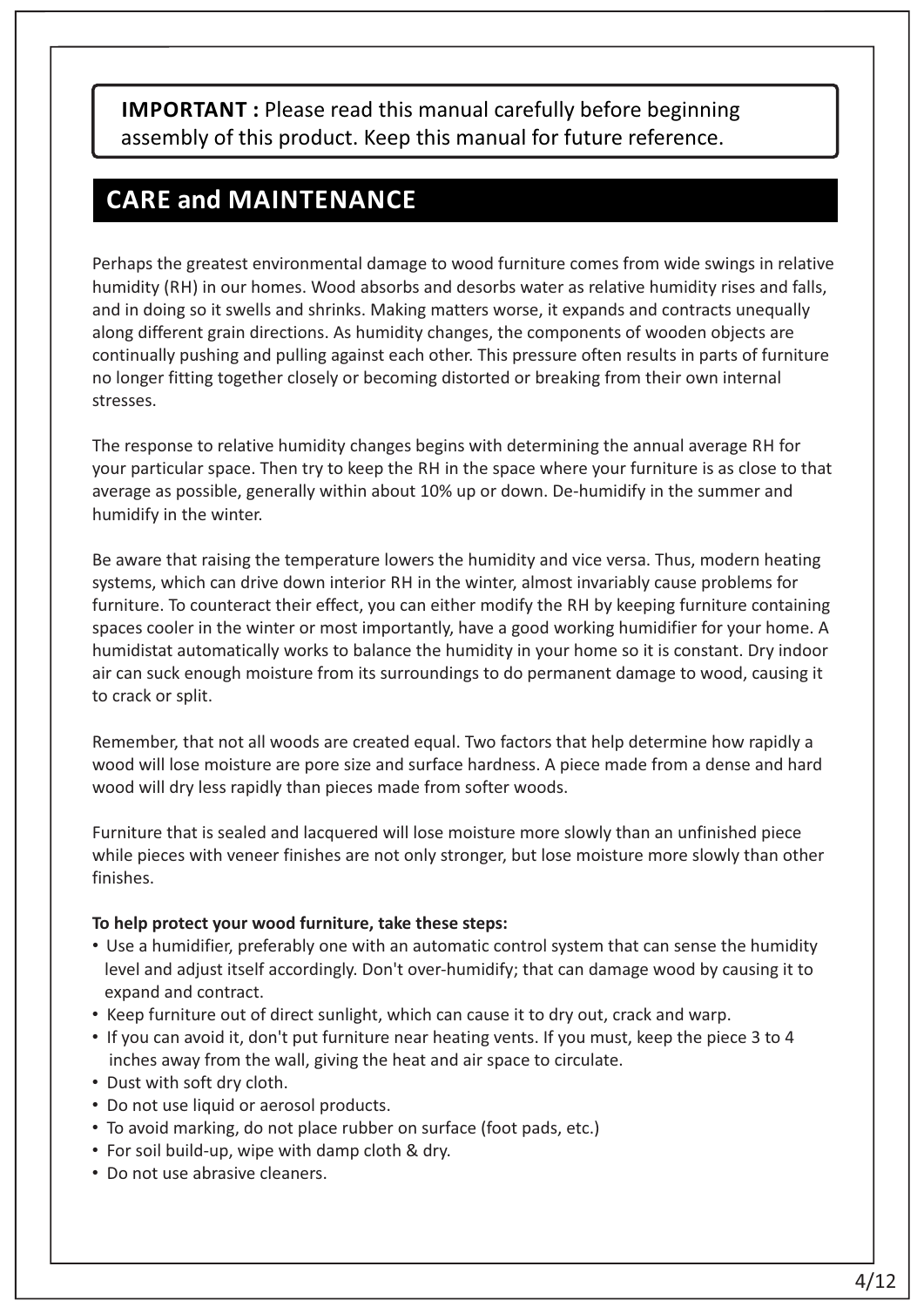# **PRE-ASSEMBLY INFORMATION** MODEL # AXCRGL002-BL

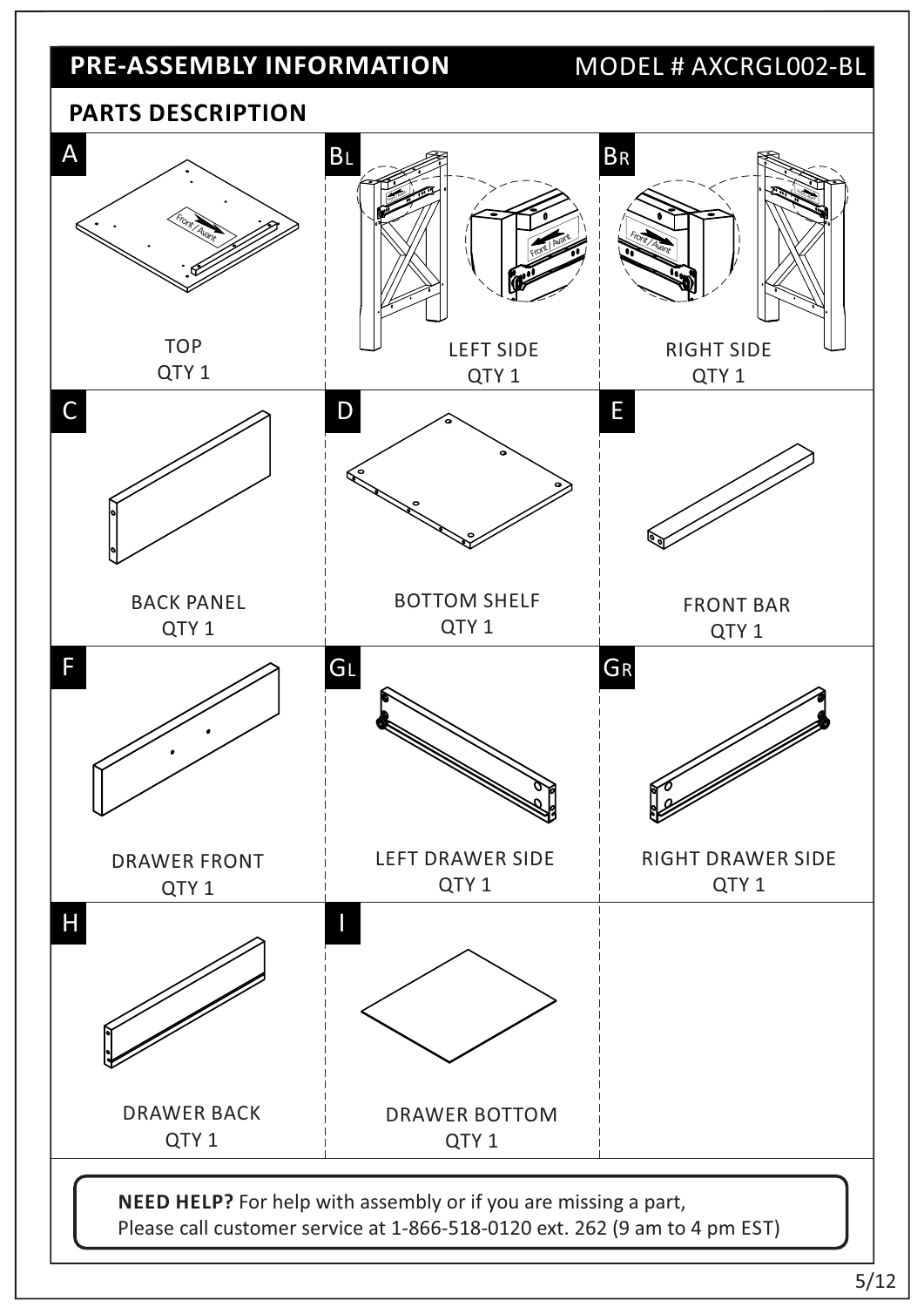

#### 6/12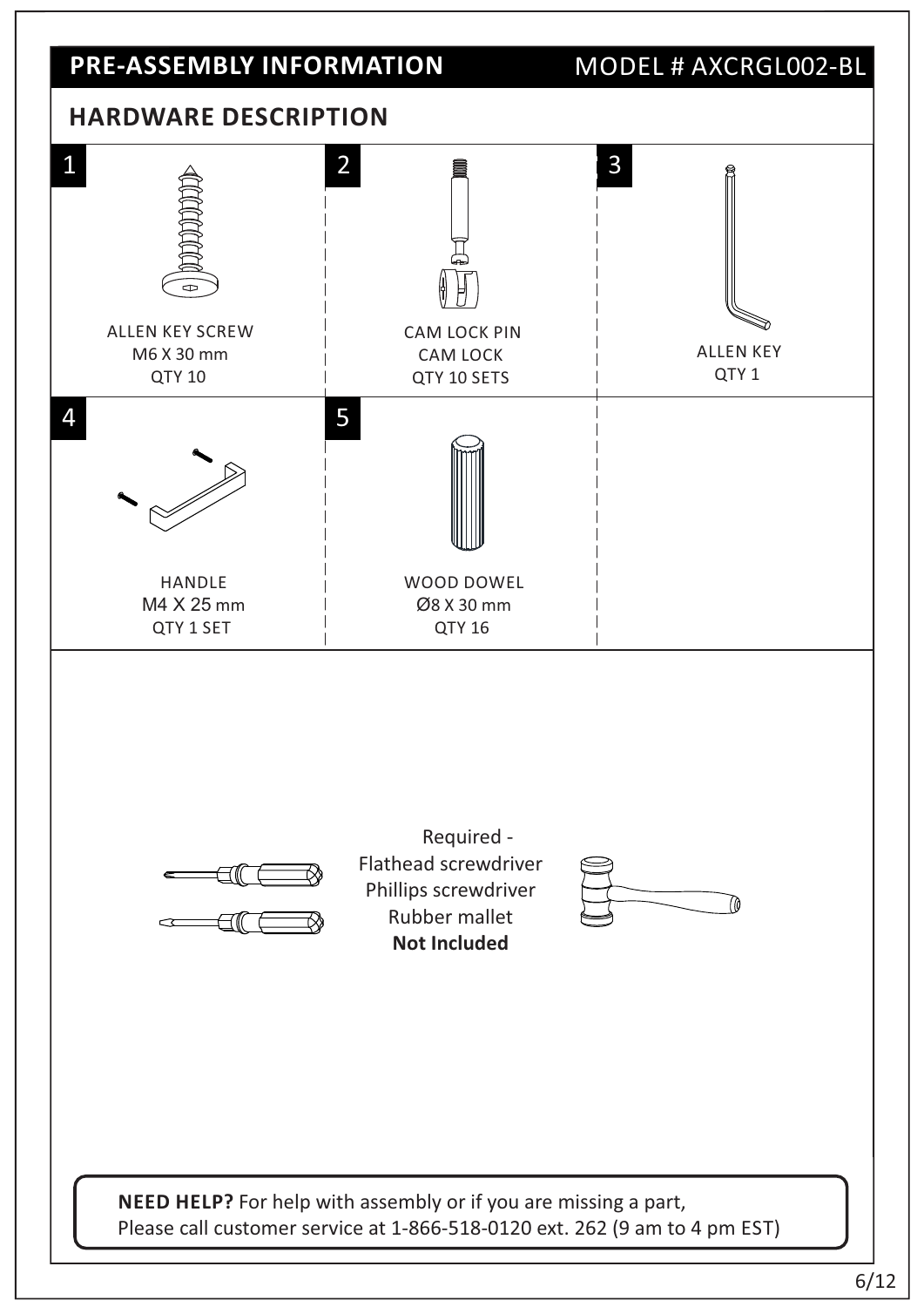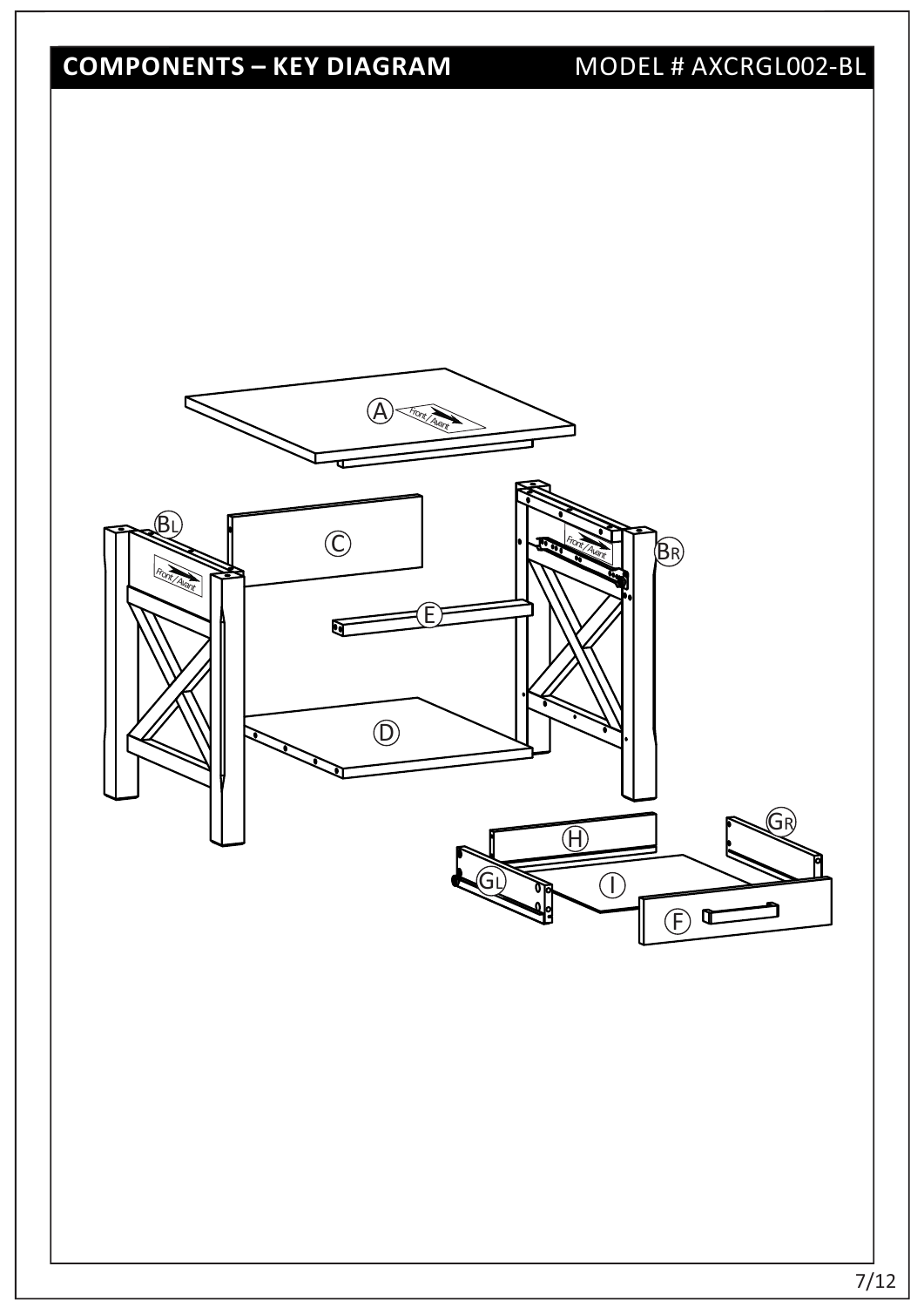#### MODEL # AXCRGL002-BL

#### **STEP 1**

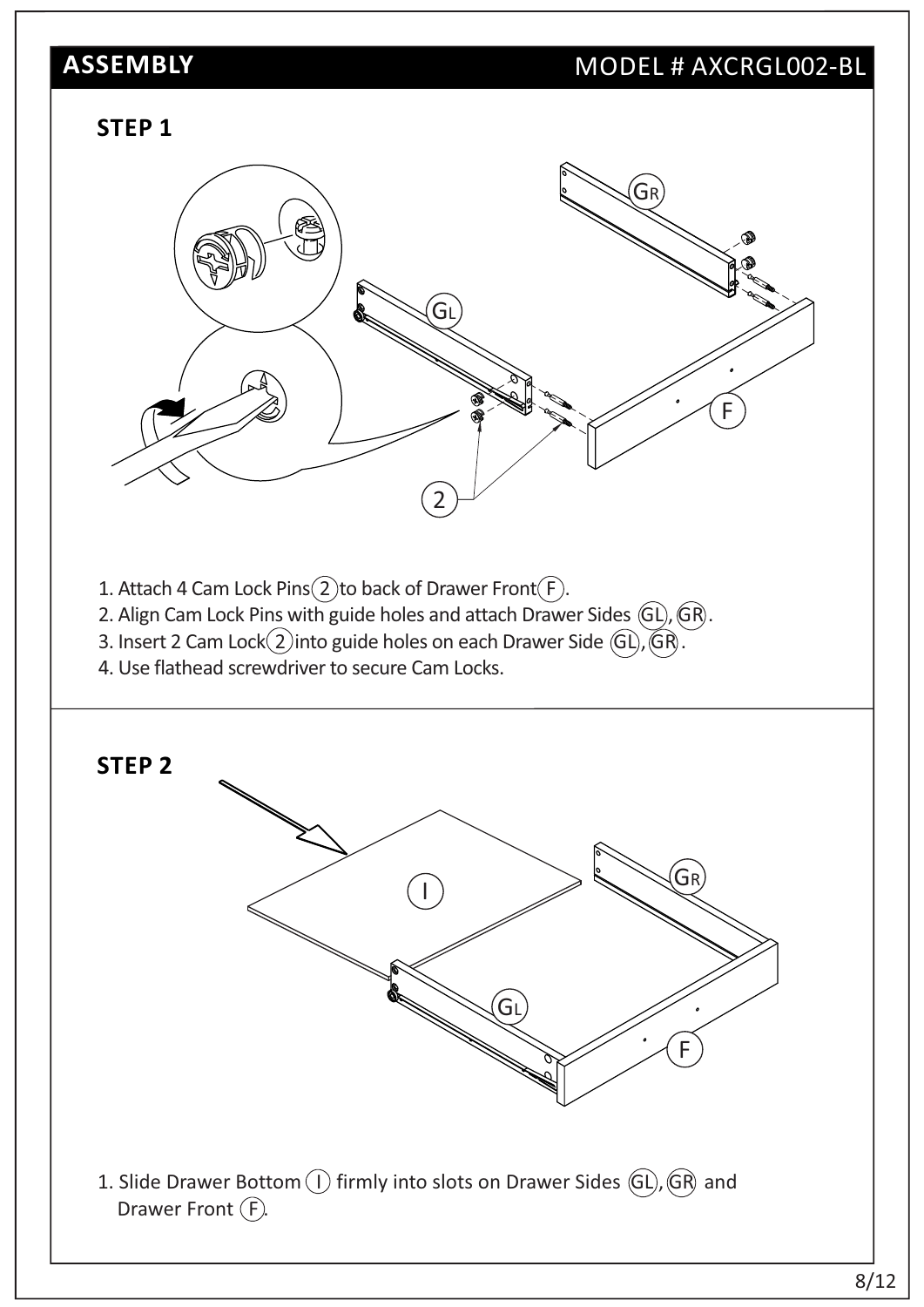## MODEL # AXCRGL002-BL

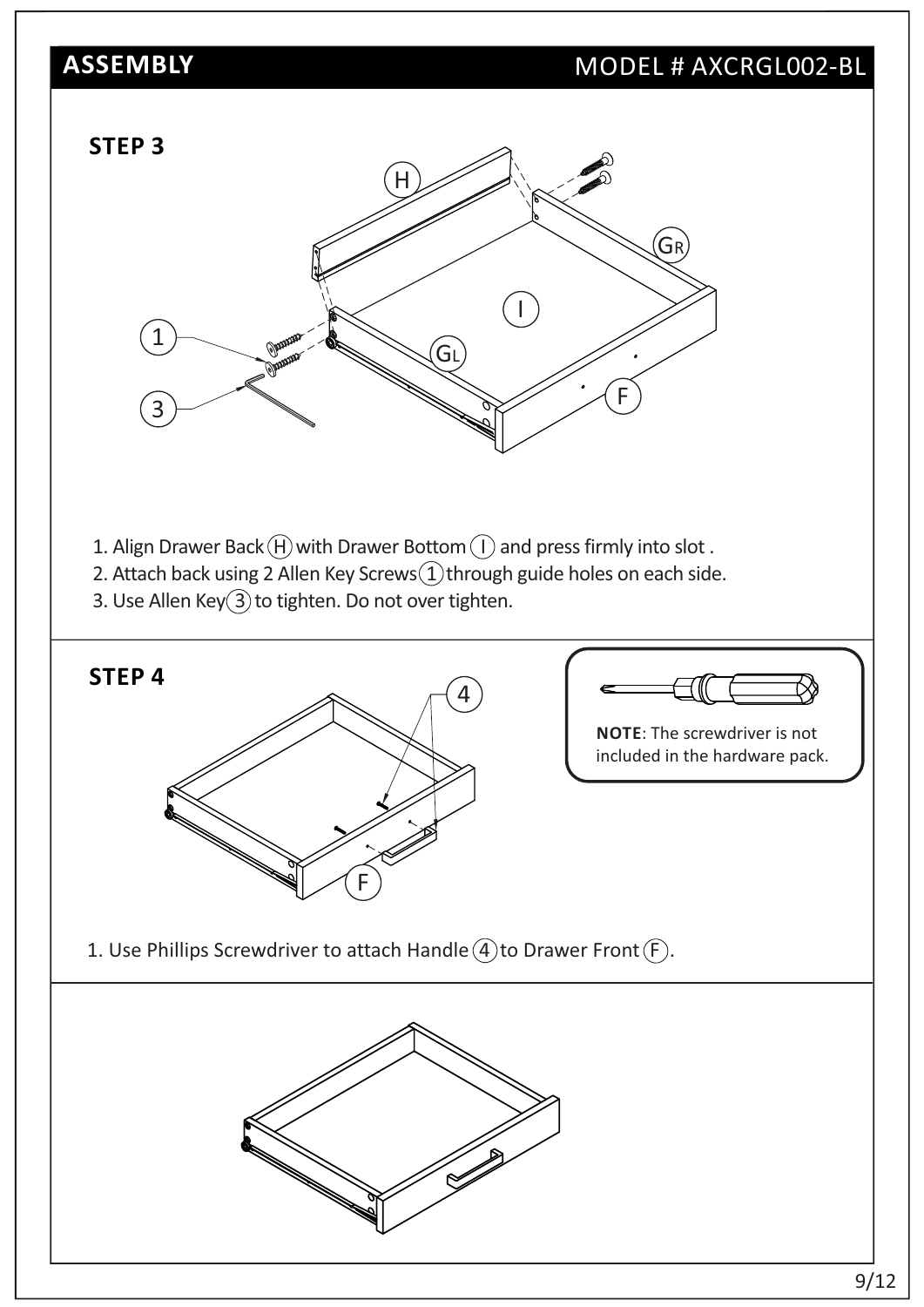#### MODEL # AXCRGL002-BL



- 1. Insert 4 Dowels  $(5)$  into of each Back Panel  $(C)$ , Front Bar  $(\widehat{E})$  and Bottom Shelf  $(D)$ .
- 2. Use rubber mallet to tap Dowels  $(5)$  into bottom of holes securely. 1/2 length of Dowels should be exposed.
- 3. Attach 3 Cam Lock Pins $(2)$ to into each Side  $(BL)$ ,  $(BR)$ .
- 4. Align Dowels  $\overline{S}$  on  $\overline{C}$  ,  $\overline{E}$  ,  $\overline{D}$  with guide holes of Side  $\overline{B}$ ,  $\overline{B}$  .
- 5. Align Cam Lock Pins with guide holes and attach Bottom Shelf $(D)$ .
- 6. Insert 6 Cam Locks $(2)$  into guide holes on Bottom Shelf $(D)$ .
- 7. Use flathead screwdriver to secure Cam Locks.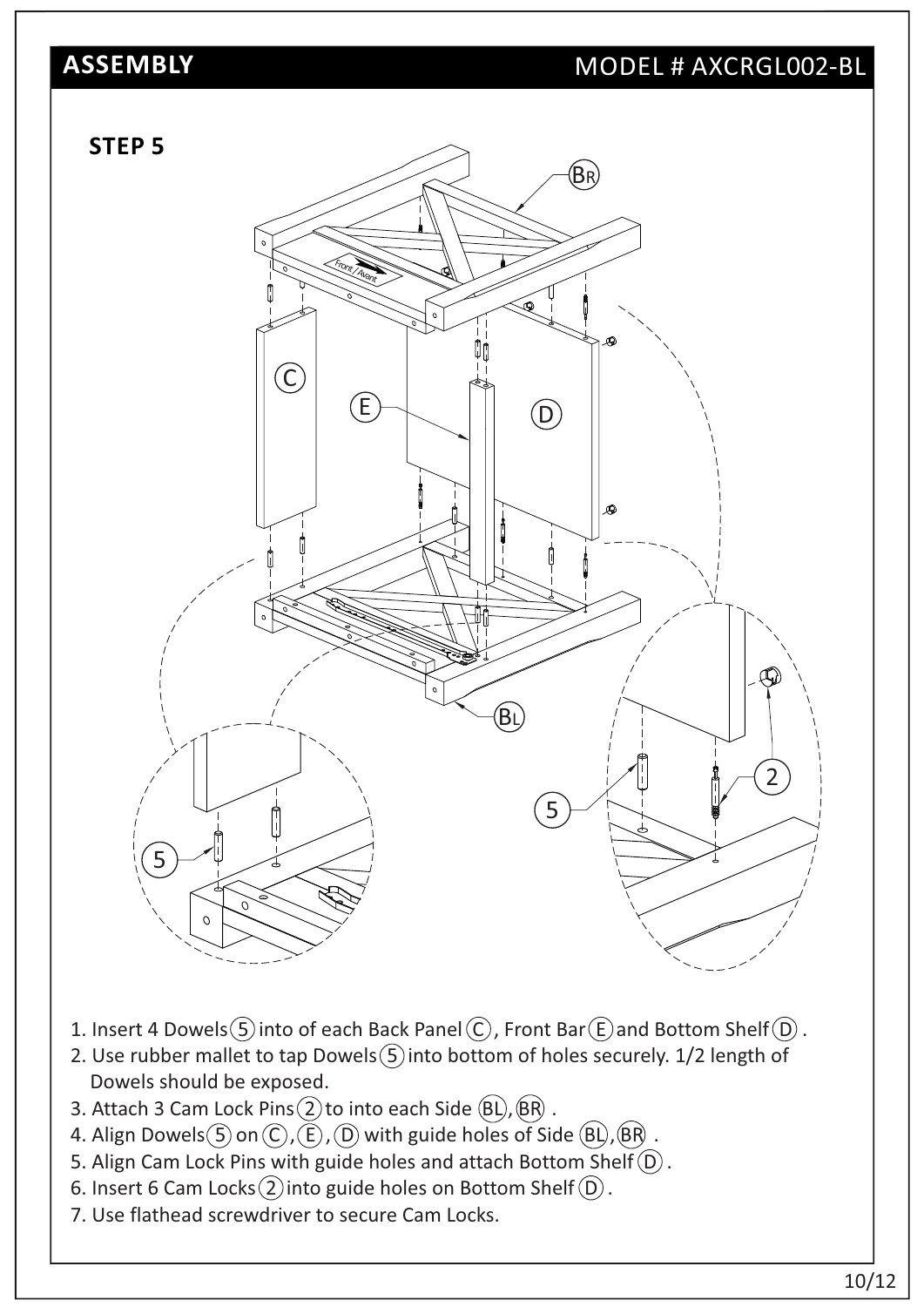#### MODEL # AXCRGL002-BL

#### **STEP 6**



- 1. Insert 2 Dowels  $\circledS$  into top corners of each Side  $\circledR$ ,  $\circledR$ .
- 2. Use rubber mallet to tap Dowels  $(5)$  into bottom of holes securely. 1/2 length of Dowels should be exposed.
- 3. Align guide holes on bottom corners of Top  $\overline{A}$  with Dowels  $\overline{B}$  in Sides  $\overline{B}L$ ,  $\overline{BR}$ ).
- 4. Use Allen Key Screw  $(1)$  attach Top  $(A)$  to Sides  $(BL)$ ,  $(BR)$ .
- 5. Use Allen key (3) to tighten Allenkey Screw. Do not over-tighten.

**STEP 7**



- 1. Insert assembled drawer into slots on assembled table.
- 2. Drawer can be inserted into table's opening.